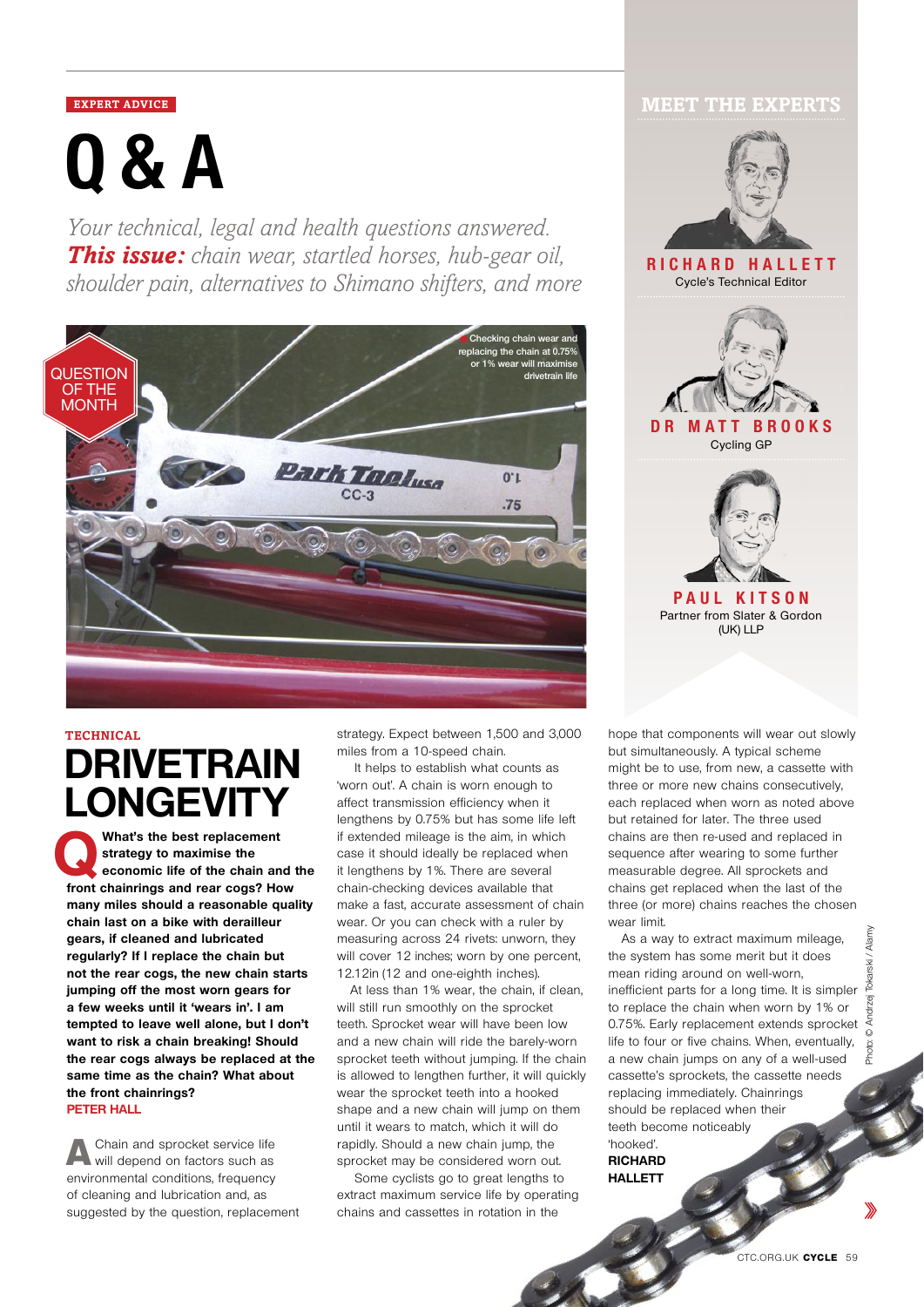

#### **Legal HORSE SENSE**

**Could you give me guidance on the following: a cyclist is cycling along a country lane. He/she the following: a cyclist is cycling along a country lane. He/she approaches a horserider from behind, going in the same direction. The cyclist gives no audible warning of his/her approach; the horse shies; and the rider falls and is injured. What is the legal responsibility, if any, of the cyclist? Alan McDougall**

According to the police, there were 133 recorded horse rider casualties in 2011, including four fatalities. There are, of course, likely to have been many incidents that were not recorded. The British Horse Society estimates (horseaccidents.org.uk) that there are about 3,000 incidents per annum. The Highway Code, rules 49 to 55, provides advice for using horses on the road.

All road users owe a duty to take reasonable care to avoid causing damage to others on the highway. Road users should understand the particular vulnerability of riders and horses and behave courteously towards them at all times. Horses have the potential to be easily spooked by other road users and can potentially pose a risk to other road users, as well as to the horse and rider. Horses are easily frightened by cycles. A frightened horse can be a serious hazard on the highway.

Give an appropriate greeting before you attempt to overtake, particularly if the road is narrow. Listen out for any instruction from the rider and follow what they say. When overtaking, give the horse plenty of room and proceed slowly. It is better to wait for oncoming traffic to pass than to be forced too close to a horse. Do not do anything that is likely to startle the horse, such as shouting loudly or using a bell or horn. In rural areas, there is a risk

of colliding with horses, particularly on winding country roads when negotiating blind corners.

If a horse is spooked by the actions of a cyclist and causes injury or damage, or if a cyclist collides with a horse, then there is the potential that the cyclist could be subject to a civil claim for any injury or loss caused (or even the sanctions of the criminal law). It is important that all cyclists have third-party liability insurance. Membership of the CTC provides the valuable benefit of £10m of third-party indemnity cover.

**Paul Kitson**

#### **Technical ALFINE OIL**

**a** l have just bought a Shimano<br> **of the lubrication oil for routine**<br> **of the lubrication oil for routine Alfine SG S700 hub gear. The cost maintenance is very high. Can you recommend a suitable alternative at a reasonable price? Harold Brown**

A Good results may be obtained using Automatic Transmission Fluid (or ATF), which is available from any auto parts store.

#### **Richard Hallett**







Mens Evolve Short Sleeve Jerseys



Ladies Layla Short Sleeve Jerseys



Mens Aero 50 Bibshorts